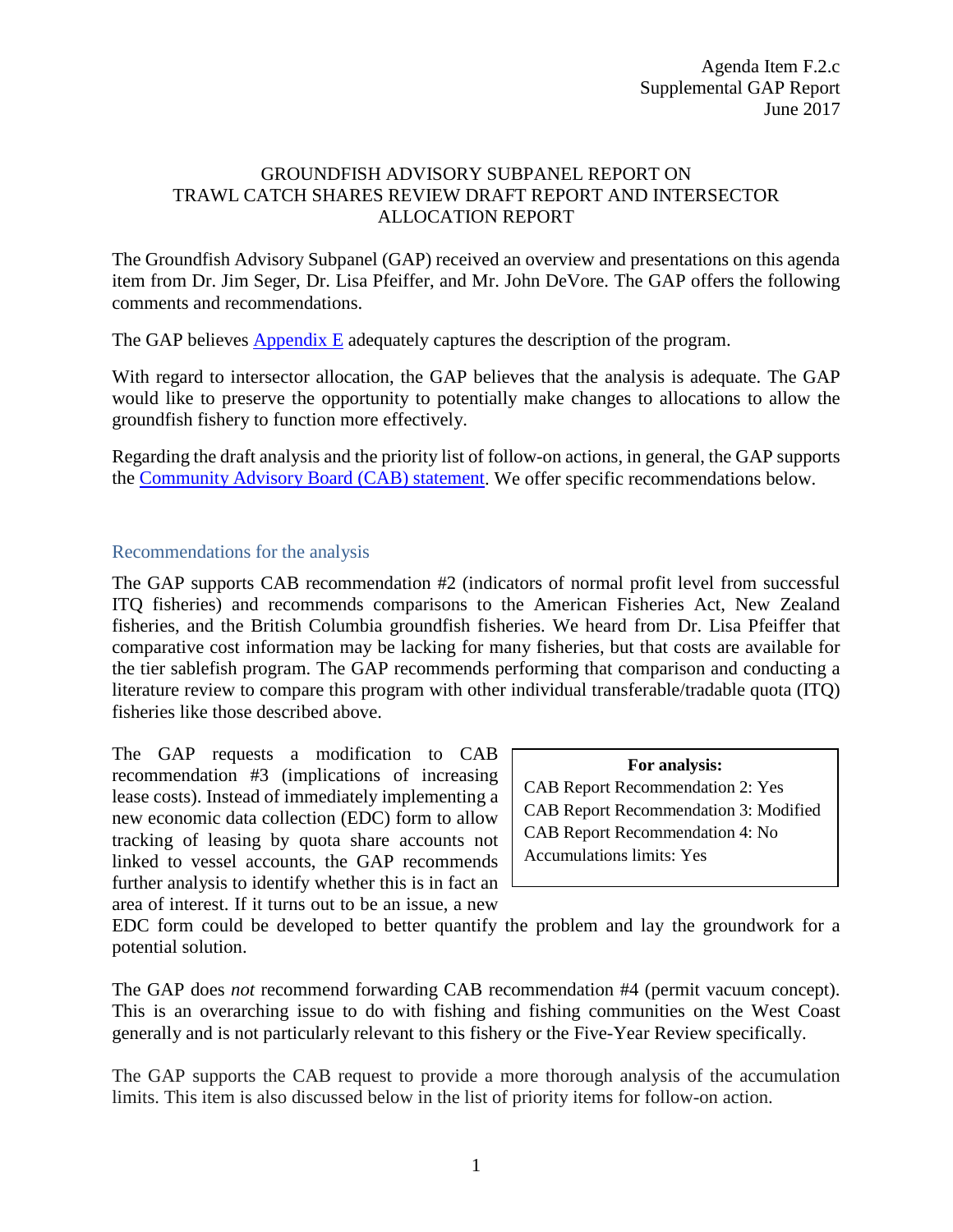#### Priority items for follow-on action

The GAP cannot emphasize strongly enough its support for the CAB recommendation to complete actions to improve the program that are already in the pipeline as quickly as possible. These actions include access to the rockfish conservation area (RCA), the gear package, and an exempted fishing permit (EFP) to authorize yearround non-whiting midwater fishing, among others.

#### **Follow-on actions: Highest priority**

Complete actions already in the pipeline quickly (RCA access, gear package, yearround non-whiting midwater EFP.

The GAP also endorses the CAB recommendation to prioritize identifying ways to address at-sea whiting bycatch needs. Finding a long-term solution that provides access to sufficient rockfish bycatch will allow for the effective and full harvest of whiting in the at-sea fisheries, reduce expenses, and potentially reduce salmon impacts.

As described in the CAB Report, the GAP understands the current Adaptive Management Program

**Follow-on actions: Next priorities** Long-term solution to address at-sea whiting bycatch needs.

Continue AMP-QP pass-through until the AMP quota set-aside is otherwise resolved.

Gear-switching, for many on the GAP.

(See full discussion later in the statement)

(AMP)-quota pound (QP) pass-through provision will expire with implementation of the first catch share review follow-on action and that such an expiration would sideline the AMP-QP such that no one would receive the QP (i.e., the trawl allocations would be effectively reduced by 10 percent). For this reason, like the shoreside representatives on the CAB, the GAP believes that continuing the AMP-QP pass-through until such time as the AMP quota set-aside is otherwise resolved must be a high priority.

Gear switching was a high priority issue for many on the GAP. It's discussed separately in more detail below.

### Subsequent follow-on actions

In addition to the highest priority items described above, the GAP also supports taking action on the items below as quickly as possible to help improve attainment, reduce operating costs, and provide additional flexibility and efficiency.

**36<sup>o</sup> North Latitude Sablefish Management Line.** Consider removing the sablefish 36<sup>o</sup> N. line, for the limited entry trawl sector only. Removing the line would make more quota available in northern areas, alleviate the sablefish constraint, and facilitate greater attainment of non-sablefish allocations. This might also reduce the gear conflict between hook-and-line fleets in the southern area and gear-switched pot vessels that travel south to harvest southern trawl sablefish. The southern trawl sablefish allocation has been consistently underharvested. Removal of the line for the trawl sector might be addressed simply by establishing a coastwide acceptable biological catch (ABC)/annual catch limit (ACL) as part of setting the biennial specifications, while preserving the existing allocation structures for all other sectors. A thorough analysis of the pros and cons should occur prior to the elimination of the management line.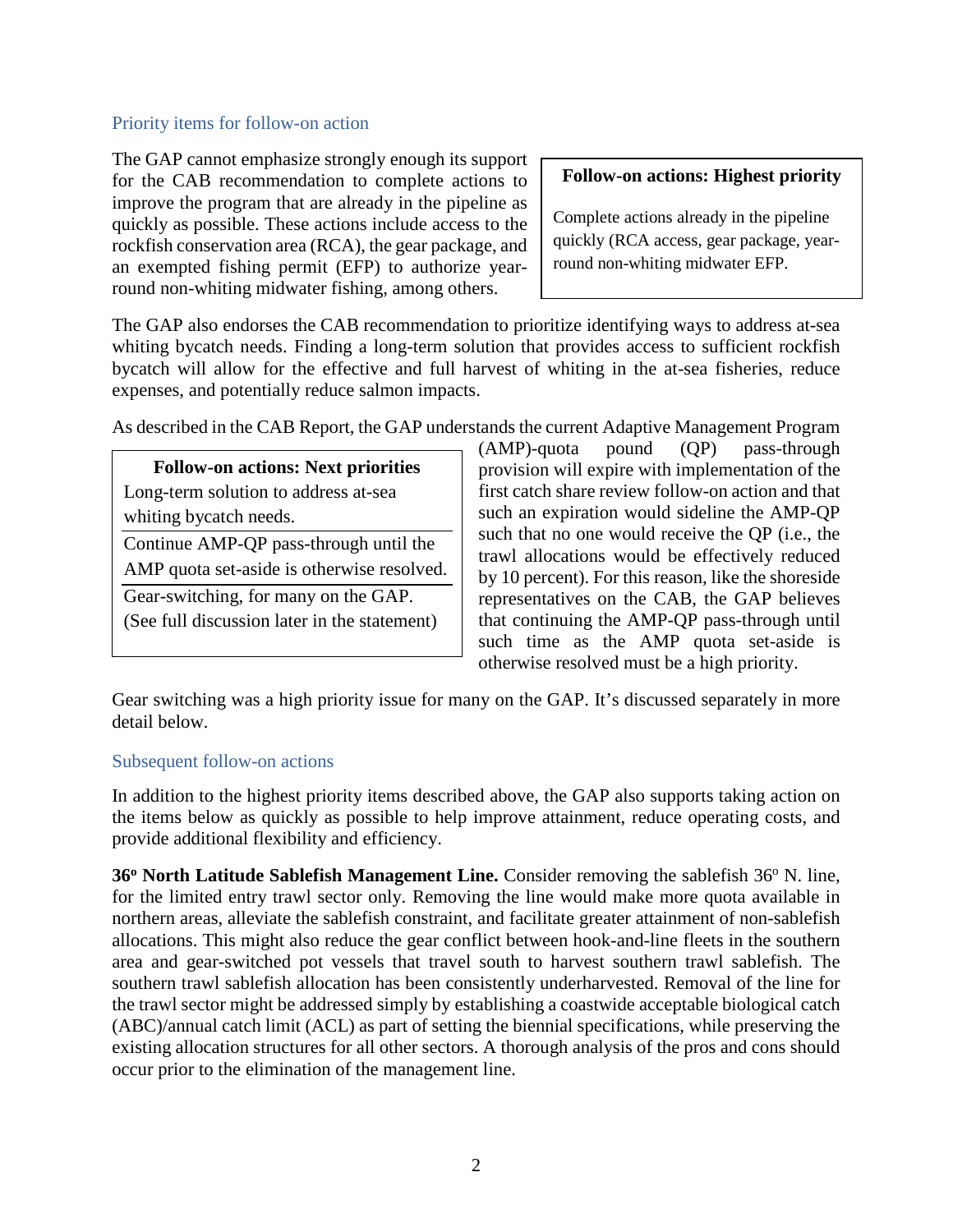**Overfished Species Management Tools.** Find an alternative way to manage overfished species to improve attainment of target quota. The following options should be considered:

- o **Carryover Allowance for Overfished Species.** Allow 100 percent carryover of unused quota for low ABC species. This would allow harvesters to build up credit (a QP reserve), reducing the consequences of a lightning strike event while still protecting the resource). Included in this policy might be a downward adjustment in the actual QP carried over to take into account natural mortality.
- o **Increase Overfished Species Vessel Caps.** Consider increasing the overfished species vessel caps to reduce the consequences of high bycatch tows ("lightening strikes").
- o **Set Asides.** Instead of individual fishing quota (IFQ), use set asides, as is being done for the at-sea fishery.

**Participation Costs.** Consider ways to reduce the costs of participating in the program, such as:

- o **Catch Monitors.** Review and consider loosening catch monitor educational and training requirements. This is particularly relevant for situations in which vessels are using electronic monitoring (EM) such that an observer is not readily available to conduct shoreside monitoring tasks.
- o **Cost Recovery Credit for Observer Payment.** For vessels not using EM and hiring their own observers, provide a cost recovery credit for the observer costs that National Marine Fisheries Service (NMFS) would otherwise be paying. This credit would be counted against the 3 percent cost recovery fee. The credit should be based on levels of observer coverage in place for the trawl sector prior to catch shares. The observer coverage that NMFS is providing for EM vessels, at no charge, makes it clear there is a governmental cost savings for observer coverage as a result of the observer payments that non-EM vessels are making to comply with the 100 percent at-sea monitoring requirement.
- o **Cost Recovery Credit for Risk Pools and Collectives.** Provide cost recovery credit for vessels that pay management costs to participate in risk pools or other collectives. The activities of these entities decrease agency workload, resulting in cost savings.
- o **EM Data Storage Costs.** Reduce the length of time video data must be held, or reduce industry responsibility for costs of video storage for enforcement purposes. Reduce the amount of data held by retaining only video of actual haul times.
- o **Observers/Catch Monitors.** Consider reducing observer coverage/monitoring requirements and costs, and standardizing the requirements for observer coverage among gear sectors. Currently there is double coverage for all trawl landings. Coverage requirements and cost burdens should be reduced since the promised economic benefits have not materialized. The government should cover enough of the observer costs to equalize costs between regions such that the West Coast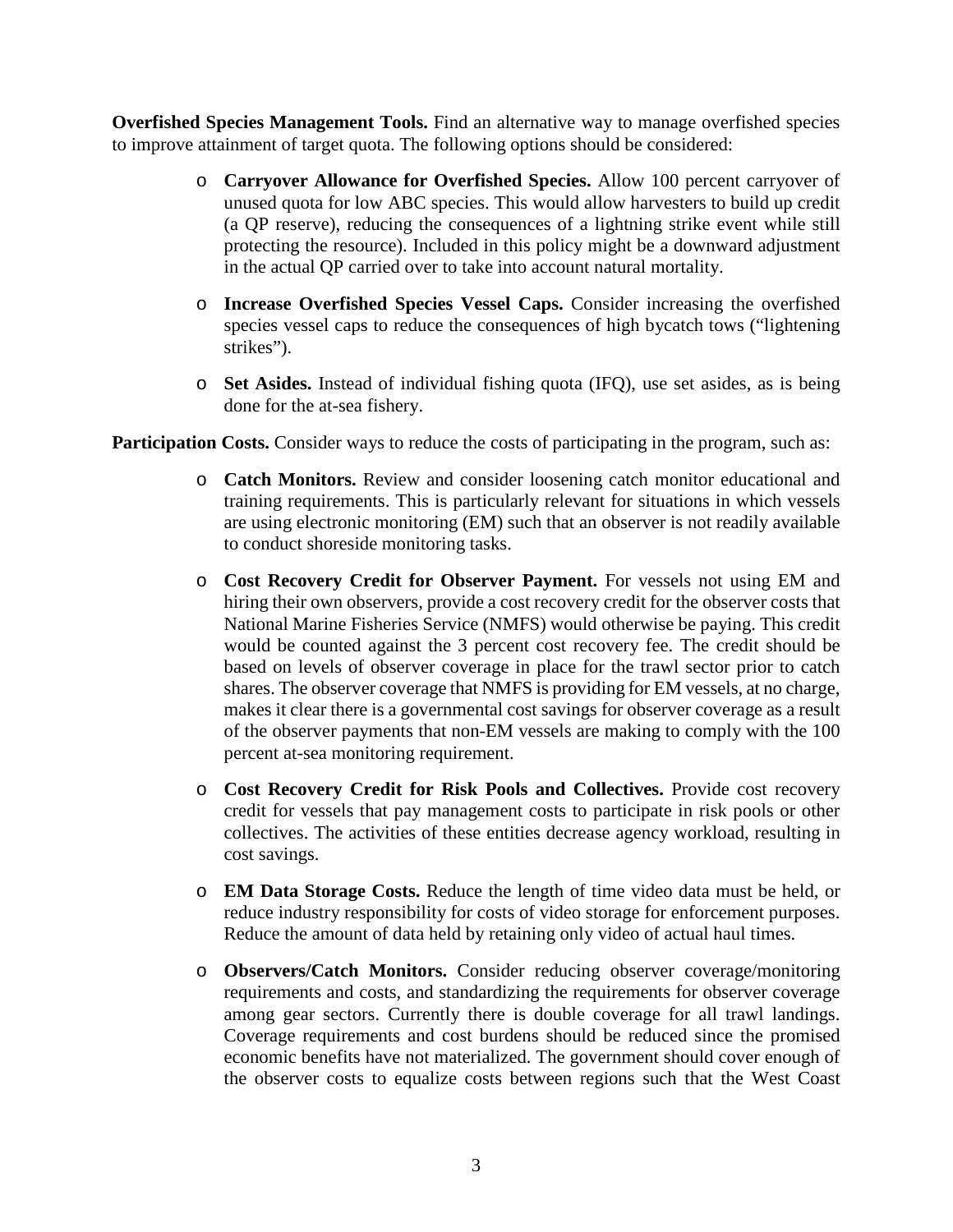fishery is not at a competitive disadvantage over other sectors or geographic regions.

**Carryover Flexibility.** Consider substantially increasing the current 10 percent limit that can be carried from one year to the next in any biennial cycle, or allow QP to be harvested over the twoyear period of the biennial cycle. This would improve harvest opportunities while adhering to scientifically derived annual catch limits (ACLs).

**Vessel QP Limits.** Vessel QP limits may need to be raised to facilitate higher attainment. For example, the number of vessels operating in an area may be such that, for a particular species, even if every vessel fully harvested its limit the allocation of the species would not be fully attained. Additionally, the analysis indicates that some vessels are close to caps to certain species (e.g. lingcod), but that overall sector attainment is very low. It might make sense to raise the individual caps to allow greater attainment by fishermen able to fish those stocks cleanly. As another example, the aggregate nonwhiting limit may inhibit vessels from targeting lower value species. The sum of the individual species limits is greater than the aggregate nonwhiting limits. As a result, for vessels harvesting near that aggregate limit, any lower value species harvested displaces higher value species.

**"Penalty box" situation**. Consider mitigating the "penalty box" situation for vessels that go over a vessel limit (especially situations that might force a vessel to sit out more than the just the remainder of the year). The current requirement that vessels stop fishing once they have a deficit, combined with vessel caps that prevent them from covering that deficit, threatens vessels with the possibility of being sidelined for multiple years as a result of a lightning strike tow. The resulting risk aversion contributes to under-attainment of the trawl allocations for many stocks. One step might be to allow post-season trading of QP and allow vessels to use such QP (or QP from a subsequent year) to cover their deficit, regardless of whether the amounts are in excess of vessel limits.

# Unresolved issues

The GAP was unable to reach consensus on two things: how to address the fixed gear harvest of sablefish in the catch share program and a long-term AMP resolution. Regarding the gear switching issue, we have included both a fixed gear statement and a shoreside trawl statement. Regarding the long-term resolution of the AMP, we have included a shoreside trawl statement and a processor statement.

# **Gear-switching**: Fixed gear statement



Gear switching was a policy decision made by the Council with the specific intent to reduce trawl fishing effort and its habitat impact on the grounds. It was a key provision that supported approval of the program through NMFS and subsequent litigation to set aside the program.

In [Amendment 20,](http://www.pcouncil.org/wp-content/uploads/1_Pacific-Coast-Grounddfish-Limited-Entry-Trawl-Fishery-FEIS.pdf) at section 2.2.1, page 37, the document states that once quota share (QS) was distributed, recipients are free to use QS with any legal groundfish gear, which means bottom

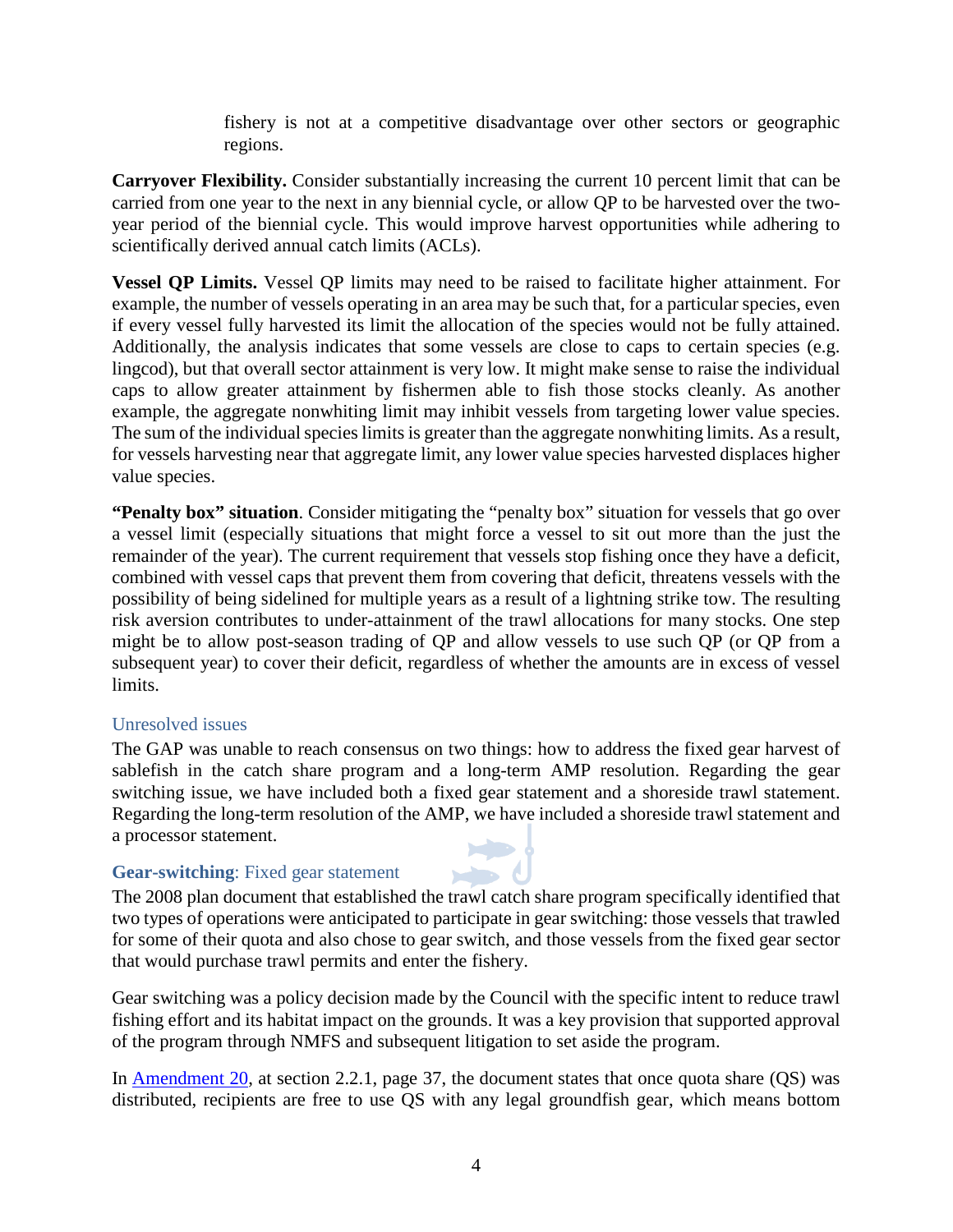longline and fishpots. It provides an option for gear conversion, switching permanently from trawl gear to some other gear.

[Amendment 20,](http://www.pcouncil.org/wp-content/uploads/1_Pacific-Coast-Grounddfish-Limited-Entry-Trawl-Fishery-FEIS.pdf) at section 2.6.1, page 50, further stated that while the focus of the program was improving management of the existing trawl fishery, the Council's action (regarding gear switching) takes into account the opportunity to reduce 1) bycatch and 2) other possible adverse environmental impacts, by moving some of the harvest toward non-trawl gears.

As part of the Five-Year Review of the Trawl IQ program, the fixed gear representatives on the GAP that participate in gear switching want to first highlight how well the catch share program is doing overall. We note the following:

- As planned, consolidation of effort and the number of vessels participating in the trawl fishery has occurred (119 vessels in 2009 to 83 in 2014)
- Net benefits to the participants have increased: the average annual total cost net revenue for the non-whiting sector from 2011-2014 increased over 70 percent relative to 2009- 2010, the pre-catch share period [\(Holland and Steiner buyback paper in Marine Policy,](http://www.sciencedirect.com/science/article/pii/S0308597X16305711) 2017)
- Discards have decreased
- Crew wages are up
- Product value has increased

It's important to note that gear switching has contributed to this success. Trawl permitted fishermen using fixed gear are leasing sablefish from trawl fishermen who are willing lessors--and whose economic and business interests are not otherwise represented in this GAP report. Not all trawl permitted net fishermen oppose gear switching and in fact, actively support it and economically benefit from it. The Five-Year Review has not addressed or analyzed these financial impacts.

Trawl permitted fishermen who only catch sablefish actively lease to trawl net fishermen hundreds of thousands of pounds of marketable species essential to trawl net directed fisheries, such as whiting, Dover sole, arrowtooth flounder, petrale and widow rockfish. Additionally, trawl permitted fishermen using fixed gear actively lease to net fishermen, both in the non-whiting and the whiting fleets, species such as darkblotched rockfish, Pacific ocean perch, canary, yelloweye and halibut, which could otherwise be highly constraining to trawl net fishermen.

Between 2011 and 2016, there has been significant investment by those participating in gear switching in the form of permit purchase, vessel purchase, quota purchase, and gear purchase. Before making any proposed changes to the program, and as part of the Five-Year Review document, an analysis of these investments from 2011 to 2016 in the IFQ fishery should be done.

In regard to any potential actions moving forward, fixed gear representatives think it would be preferable to first analyze, and then implement, the removal of the 36° North Latitude management line, via the 2019-2020 biennial harvest specifications and management measures ("spex") process, thereby making available to the entire trawl fleet additional sablefish pounds. If the issue before the Council concerning gear switching actually pertains to a perceived scarcity of sablefish pounds, adding the availability of southern sablefish pounds (around 1.7 million pounds) would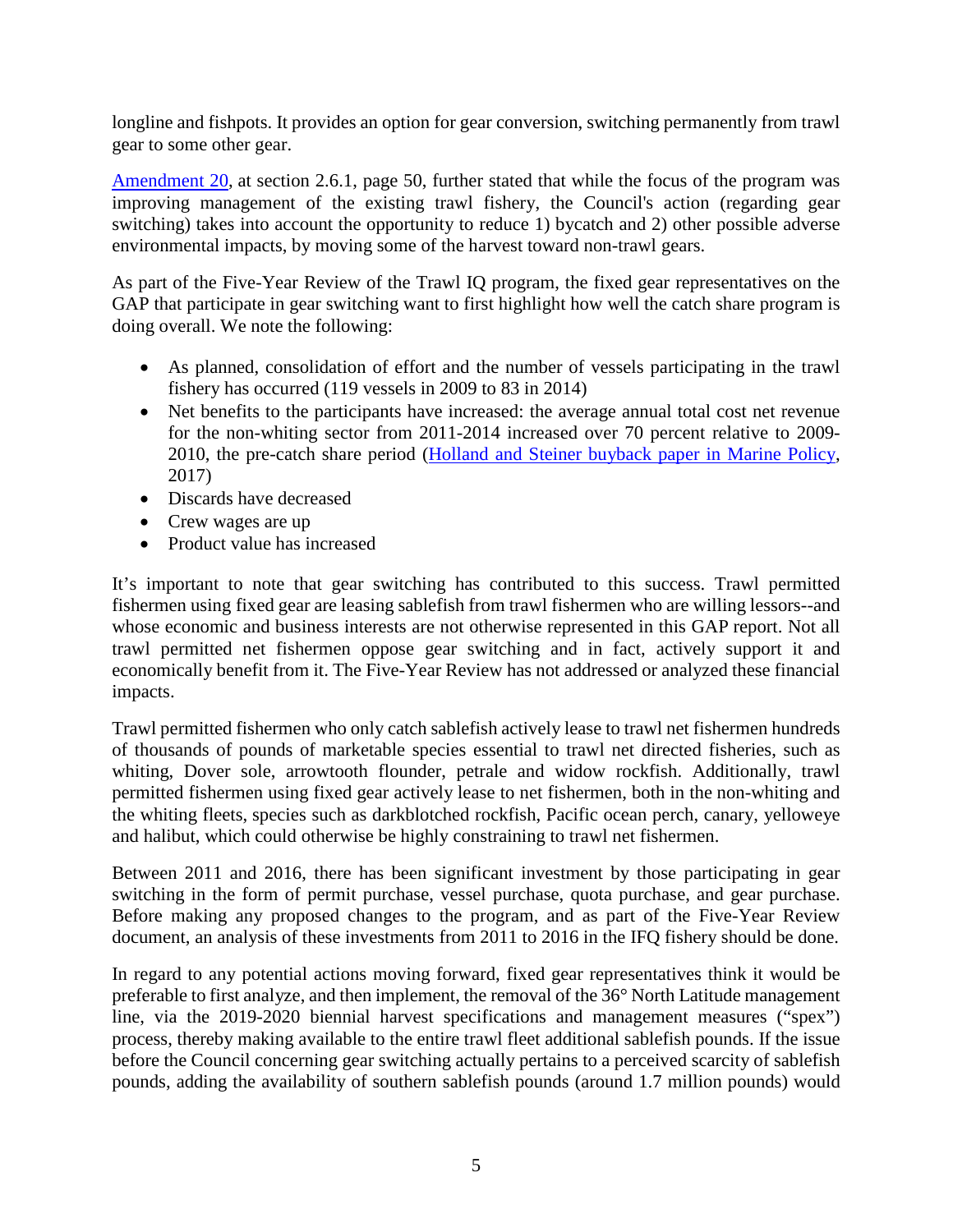make significantly more quota available. It should be noted that only 19 percent of the southern sablefish quota was taken in 2015.

Also important to making more sablefish available to the entire fleet is for the Council to move forward in the spex process with the implementation of the sablefish discard survival credits.

Those two actions alone will increase the ability of the trawl fleet to add millions of pounds of Dover sole to the marketplace. For every pound of sablefish opportunity, it historically has added approximately five pounds of Dover able to be harvested.

The fixed gear representatives would suggest it is processor-imposed trip limits for Dover that may be constraining overall trawl landings. We suggest the Council and NMFS needs forthright information from the processors about the practice and extent and amounts of these trip limits as a constraining factor, and should include that information and the effect of the practice in the draft analysis. We would note there was almost 400,000 pounds of trawl sablefish that was not caught in 2016.

To the extent that there are challenges in the trawl IQ program, fixed gear representatives on the GAP point to the fact that the IQ program has not been fully implemented. As described above, the entire GAP concurs with this statement. It appears premature and inaccurate to lay the blame for the challenges of some trawl net fishermen at the feet of those who participate in gear switching. As new regulations are implemented, some of the access to fish by trawlers will be increased. It should also be noted that the goal of "full utilization" may not be realistic. Relative to the effects of gear switching in the trawl program, there have been concerns that gear switching has prevented full utilization of Dover. Fixed gear reps would point out page 3-145 of the Five-Year Review [document](http://www.pcouncil.org/wp-content/uploads/2017/05/F2a_CatchShareAnalystsReport_FullReport_ElectricOnly_Jun2017BB.pdf) that even if all the sablefish were caught only with trawl gear, there might not be a significant increase in Dover landings.

The fixed gear sector does NOT support a fixed percentage, or cap, on the amount of sablefish that would be allowed to be caught with fixed gear. First, if the cap is less than what is already owned or leased by fixed gear fishermen, it creates a race for fish. This race for fish would significantly decrease safety in the fishery, as quota fishermen would be in competition for the limited quota available to the fixed gear sector. This is the antithesis of a quota share program, which is designed to increase safety and maximize flexibility in each vessel's fishing strategy.

As a compromise measure, those currently participating in gear switching who serve on the GAP support a control date being set. This raises questions as to what the date should be (June 12, 2017, for example), but also, what exactly a control date would pertain to fixed gear representatives suggest that it would attach to the limited entry (LE) Trawl permit – for example, if the permit has been used to land quota pounds that have been caught with fixed gear – that may be a useful definition for limiting effort.

### **Gear-switching:** Shoreside trawl harvester statement

Addressing effects of the gear switching provision has risen to the top of a crowded list of catch shares review potential follow-on actions for trawl harvesters for two primary reasons:

1) Sense of urgency due to size and open-ended nature of fixed gear impacts: The current open-ended allowance of the amount of trawl sable quota that can be harvested by fixed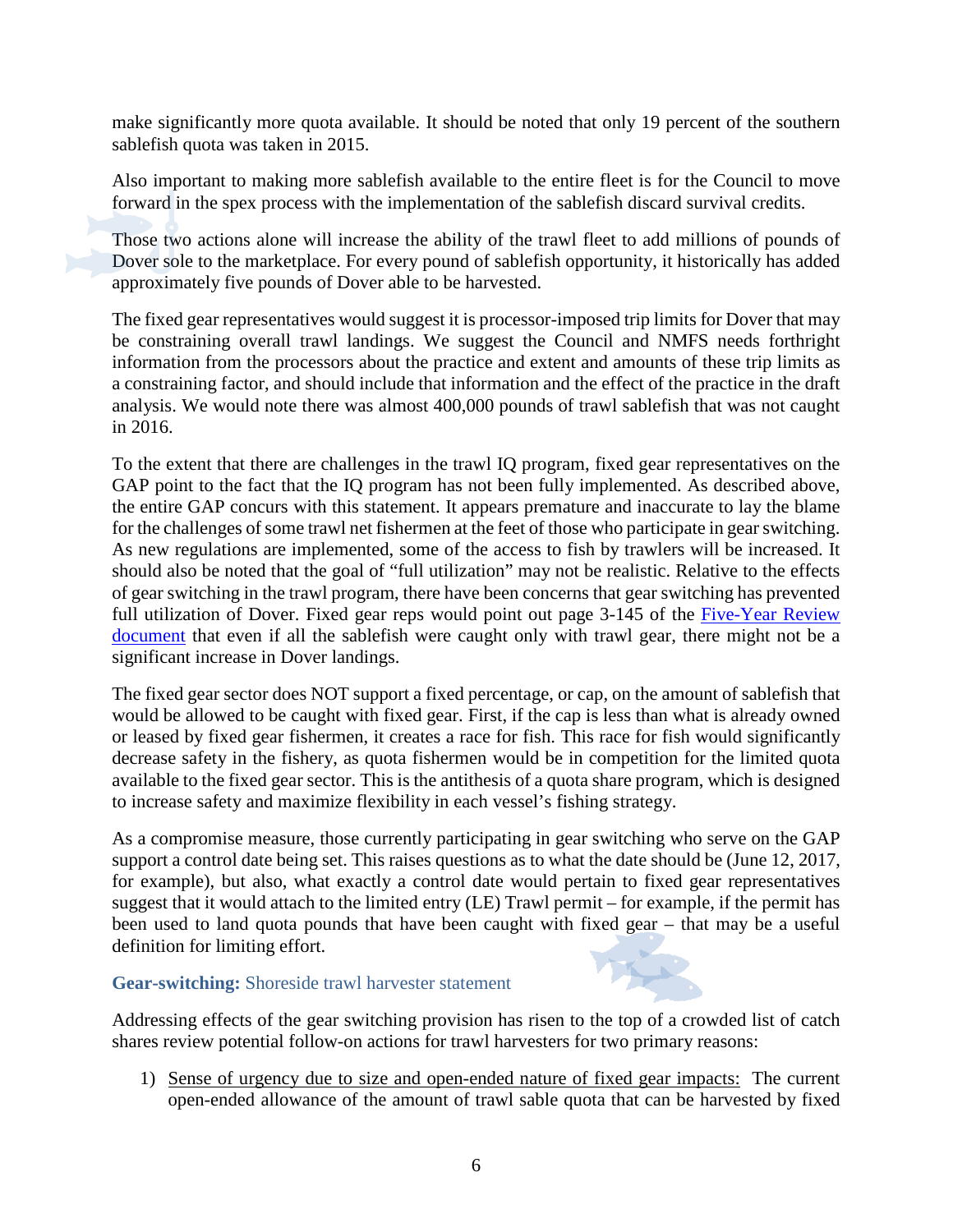gear has quickly led to roughly a third of northern sablefish harvested quota coming from fixed gear; and that number could go higher if other fixed gear boats enter the fishery, such as Alaska vessels spurred by NMFS' 2016 [authorization of pot gear for the Gulf of Alaska](https://www.federalregister.gov/documents/2016/12/28/2016-31057/fisheries-of-the-exclusive-economic-zone-off-alaska-allow-the-use-of-longline-pot-gear-in-the-gulf)  [IFQ sablefish fishery](https://www.federalregister.gov/documents/2016/12/28/2016-31057/fisheries-of-the-exclusive-economic-zone-off-alaska-allow-the-use-of-longline-pot-gear-in-the-gulf) beginning in 2017 (at least one processor has already received calls about interested vessels). (Amendment 101 to the Groundfish Gulf of Alaska Fishery Management Plan (GOA FMP.)

2) Negative impacts to groundfish fishery: Removing a large portion of sablefish from the trawl sector has negative consequences to the groundfish fishery that is struggling to recover from the years of overfishing status determinations on several species and everincreasing costs; and could be an even larger burden in trying to rebuild the fishery, build stable markets, and increase utilization. It is no coincidence that processor representatives on the CAB expressed concern about the growth and potential growth of fixed gear sablefish specialization within the trawl sector and the extra burden it presents when attempting to build stable markets. Without stable and profitable markets, the groundfish stakeholders and dependent communities will not realize the full potential of program benefits.

### *Necessary components of a solution*

There are four components that are necessary to a solution:

- 1) Stability: Place a limit on percentage of trawl sablefish quota that can be harvested with fixed gear so the trawl fishery and processors can have stability.
- 2) Equity: Do not create a closed class of fixed gear type permits / endorsements within the trawl program that are only available to a select few.
- 3) Fixed Gear Opportunity: Preserve the fixed gear opportunity for the foreseeable future.
- 4) Stable Fishery: Do not create a derby fixed gear fishery.

### *Additional points*

- 1) The genesis of "gear switching" was an idea to solve a stranded trawl sablefish problem that occurred because trawl sablefish trip limits were set artificially low to reduce incidental catch of other species. It was an idea from trawl fishermen intended to allow opportunity for trawl fishermen to access fish. Prior to catch shares implementation, the gear switching provision was generally supported by trawlers who saw it as providing operational flexibility to them, but currently gear switching as constructed and operating is not supported by trawlers because of the current impact and potential future impact.
- 2) An analysis of pros and cons of removing the 36° North Latitude management line for sablefish is worthwhile; however, action on that item should not move forward prior to action on addressing the gear switching impacts as described in the previous two sections. The two items could potentially be considered together.
- 3) Considering investments of fixed gear participants is appropriate, as is consideration of investments of trawlers and processors who invested in the fishery expecting to take full advantage of program benefits.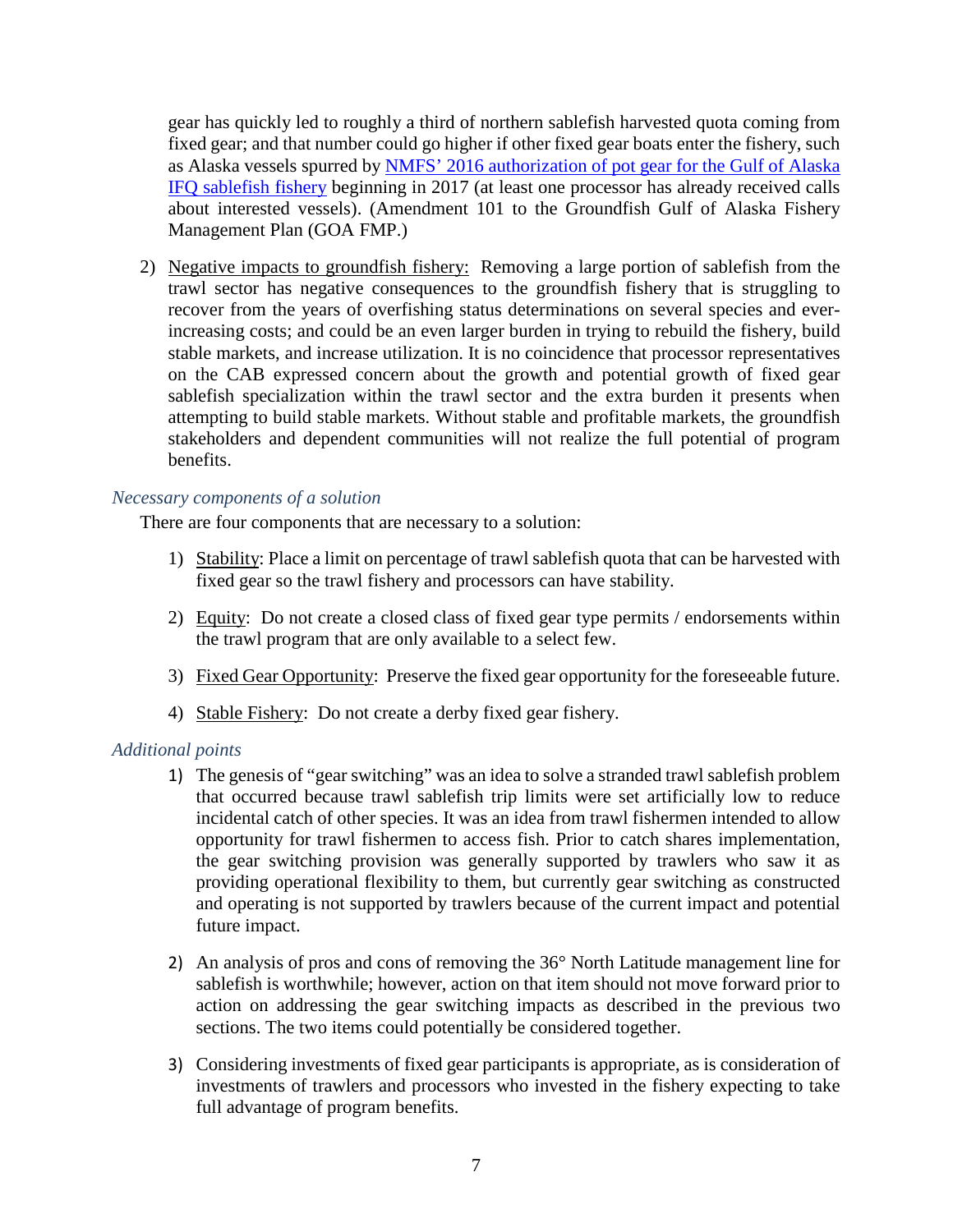- 4) The idea has been floated for a control date for participation in the gear switching provision of the program. This solution would be worse than the problem for three reasons:
	- a) This would create a closed class of fixed gear type permits/endorsements within the trawl program that are only available to a select few and would prevent any current trawler not grandfathered in from choosing to have the flexibility intended.
	- b) This would not provide a limit to fixed gear attainment of trawl sablefish quota because if there are 21 program vessels that have fished fixed gear, then with a 4.5 percent sablefish vessel limit, the limit on fixed gear attainment would be 94.5 percent of trawl quota; while extremely unlikely to reach that much, it could put a premium on the 21 special vessel permits sought by entities with deep pockets. This is not a desirable outcome.
	- c) It would be a workload on NMFS and others, taking away from other valuable priorities.

# *Quantifying and qualifying fixed gear impacts and benefits of trawl-caught sablefish*

Additional analysis would be helpful to try to fully qualify and quantify not only the current impact of fixed gear catch of trawl quota, but also the potential future impact as groundfish utilization increases. Below are six items that could be further discussed and analyzed.

- 1) Analysis could be added to specifically address impact of higher sablefish lease price and lower availability for the economic stability of trawlers; especially smaller ones that would constitute entry level. Related to this is the fact that lower gross income to trawlers in the aggregate directly correlates to lower crew shares and impacts the ability of trawl vessels to attract, train, and retain capable captains and crew.
- 2) Sablefish is important for utilization of all species, not just Dover sole. Longspine thornyhead is a species where increased utilization would require more sablefish, but there are many other species caught by trawl along with sablefish. Analysis that showed utilization of all trawl caught species along with sablefish would be helpful, as well as resulting vessel employment, processor employment, and benefit to the American seafood consumer.
- 3) How trawlers use their sablefish will change as overall groundfish utilization increases, and sablefish will become even more vital, with increasingly cautious behavior in avoiding sablefish (and less economic efficiency). This would change the dynamics of the fishery and cause sablefish availability to the trawl fleet to have even greater impact than it does now; not only in terms of overall utilization, but in efficiencies in targeting strategies, which speaks directly to profitability of the fishery to both processors and trawl catcher vessels. As far as this effect could be quantified in an analysis, it should be, because this issue is at the core of the future health of the West Coast groundfish fishery.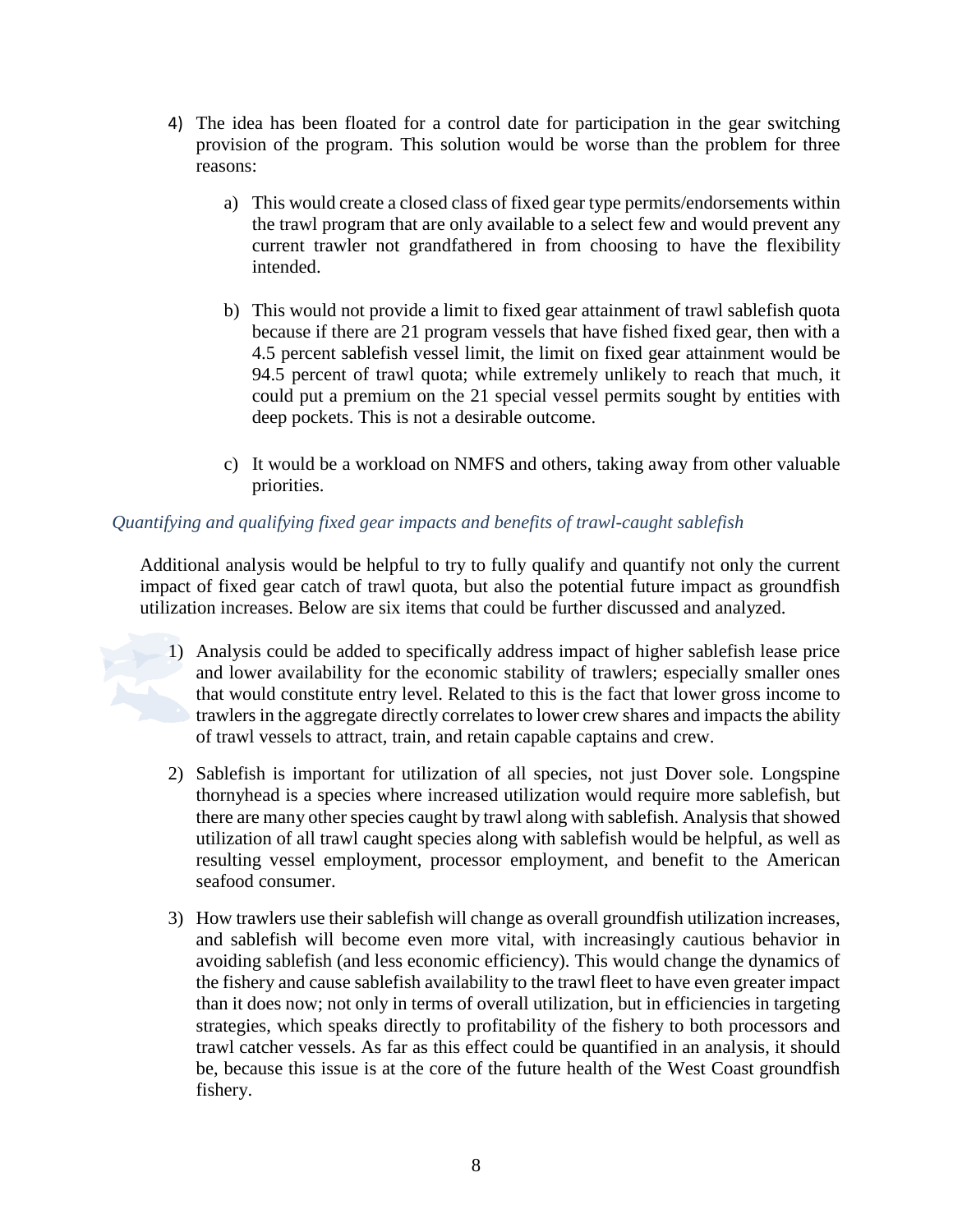- 4) A good subject of thorough analysis would be trawl sablefish quota use by fixed gear vessels affecting the price and availability of sablefish quota pounds and sablefish quota share; not just now but into the future. No industry or product is ever exempt from the effects of supply and demand. Removing a quarter of trawl sablefish quota from trawl vessels while trying to increase utilization (and thereby increasing demand), and the results are obvious and unavoidable; and it ultimately it will not matter whether we are talking about the internet auction price or the privately procured price, the laws of supply and demand will win out. It is also not just for quota pounds, but also for quota share. Just look at the sablefish north quota share auction on the [Jefferson State](https://jeffersonstatetradingco.com/cgi-bin/auction/auction.pl)  [Trading Company](https://jeffersonstatetradingco.com/cgi-bin/auction/auction.pl) website last year: \$286,790 paid for 0.271 percent of northern sablefish quota share. What if the competition for sablefish quota share prices trawlers out of the market as a result of the influx of entities that have hundreds of thousands of dollars in to spend? That potential effect should be analyzed, as well as the estimated current and potential future fixed gear impact on sablefish QP and QS price as groundfish utilization (hopefully) rises.
- 5) There could be analysis of fixed gear impact to stability of the fresh market (and also the fishery) as Pacific Seafood has referenced; also included in that discussion (potential analysis) is market and fishery health affecting the decision of a trawler to choose between participation in the shrimp fishery or the groundfish fishery, as well as the decision of a processor to prioritize shrimp over groundfish given limited resources – such as this year's well known shortage of workers. Some fishermen debate whether to shrimp or fish groundfish as they approach that decision in the late winter. This adds to more of that downward spiral Pacific Seafood referred to in the [draft review](http://www.pcouncil.org/wp-content/uploads/2017/05/F2a_CatchShareAnalystsReport_FullReport_ElectricOnly_Jun2017BB.pdf)  [document](http://www.pcouncil.org/wp-content/uploads/2017/05/F2a_CatchShareAnalystsReport_FullReport_ElectricOnly_Jun2017BB.pdf) figure ES-3 (page 17) in the Executive Summary.
- 6) An informative analysis would be the need for increased trawl sablefish use when considering impact of RCAs potentially opening and vessels/processors taking advantage of greater flexibility in fishing strategies when trying to maintain a consistent increased supply of Dover sole and other species throughout the year.

### *Effect on goals and objectives*

The table on the next pages show the goals and objectives for both Amendment 20 and the groundfish FMP that would expect to see an improved result to occur under a fixed gear sablefish limit.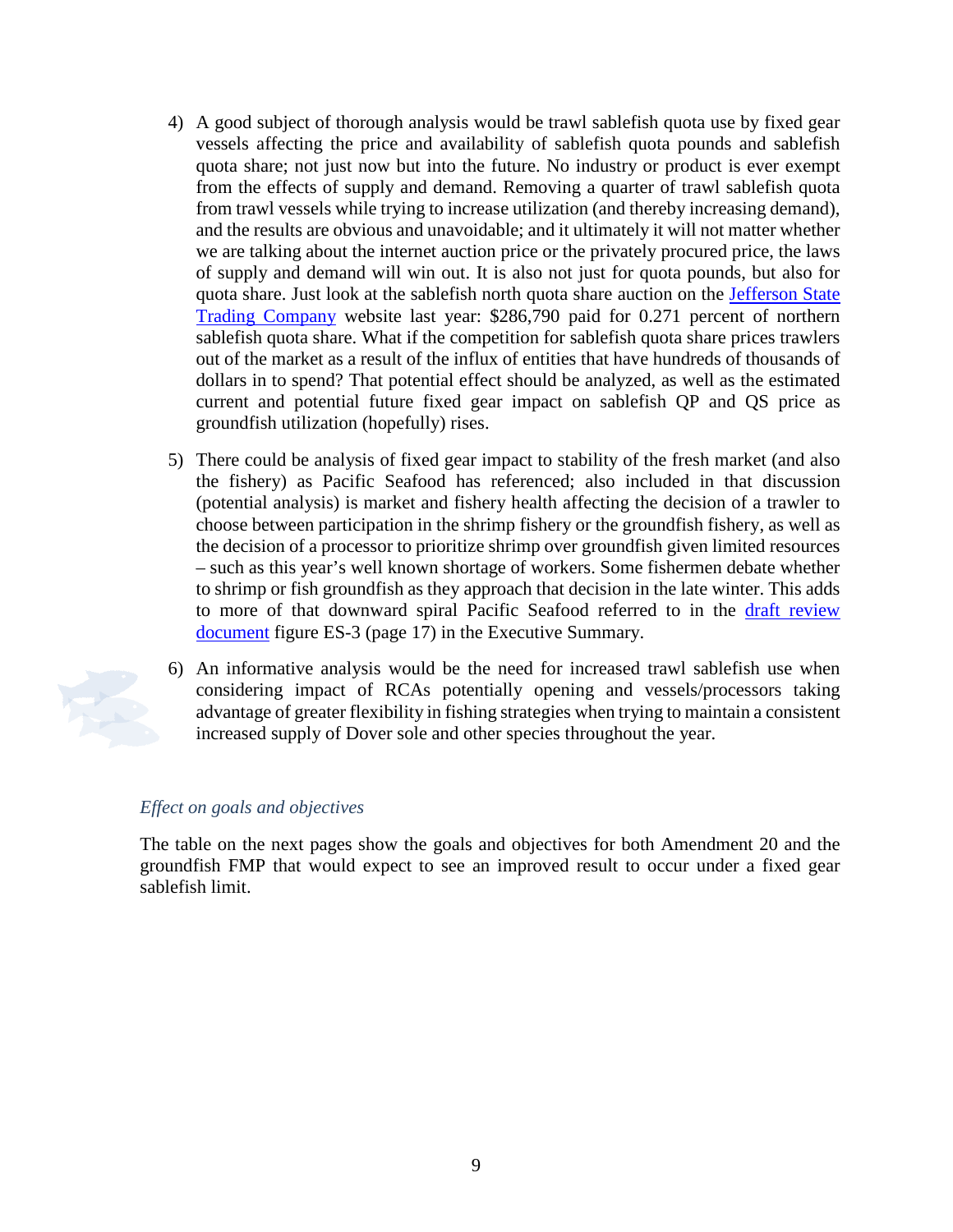| <b>Goals / Objectives:</b>                                                                                                                                                                      | <b>Improved</b><br>result? | <b>Notes</b>                                                                                                                                                                                 |
|-------------------------------------------------------------------------------------------------------------------------------------------------------------------------------------------------|----------------------------|----------------------------------------------------------------------------------------------------------------------------------------------------------------------------------------------|
| <b>Amendment 20</b>                                                                                                                                                                             |                            |                                                                                                                                                                                              |
| Goal 1 - Increases net economic benefits.                                                                                                                                                       | yes                        | Trawl sablefish and simultaneously<br>caught species yield more overall ex-<br>vessel value and processing jobs                                                                              |
| Goal 2 - Creates individual economic<br>stability.                                                                                                                                              | yes                        | More overall value to trawlers and<br>their crew provide vessel economic<br>stability; and see Pacific Seafood<br>comments about processor<br>and<br>market stability                        |
| Goal 3 - Provides for full utilization of<br>the trawl sector allocation.                                                                                                                       | yes                        | Trawl caught sablefish increases<br>overall groundfish utilization relative<br>to fixed gear caught sablefish                                                                                |
| Objective 2 - Provide for a viable,<br>profitable, and efficient groundfish<br>fishery.                                                                                                         | yes                        | Sufficient sablefish quota allows<br>more efficient and profitable<br>targeting strategies at the vessel<br>level; and see Pacific Seafood<br>comments about fishery and<br>market viability |
| Objective 4 - Increase<br>operational<br>flexibility.                                                                                                                                           | yes                        | Sufficient sablefish quota allows for<br>flexibility in targeting strategies<br>while preserving the flexibility of the<br>fixed gear opportunity                                            |
| Objective 6 - Promote measurable<br>economic<br>and employment benefits<br>through the seafood catching, processing,<br>distribution<br>elements,<br>and<br>support<br>sectors of the industry. | yes                        | Trawl caught sablefish allows for<br>more consistent deliveries, more<br>pounds across the dock, and more<br>stable employment                                                               |
| Objective 7 - Provide quality product for<br>the consumer.                                                                                                                                      | yes                        | Trawl caught sablefish allows for<br>more quantity and a wider variety of<br>fish to the consumer                                                                                            |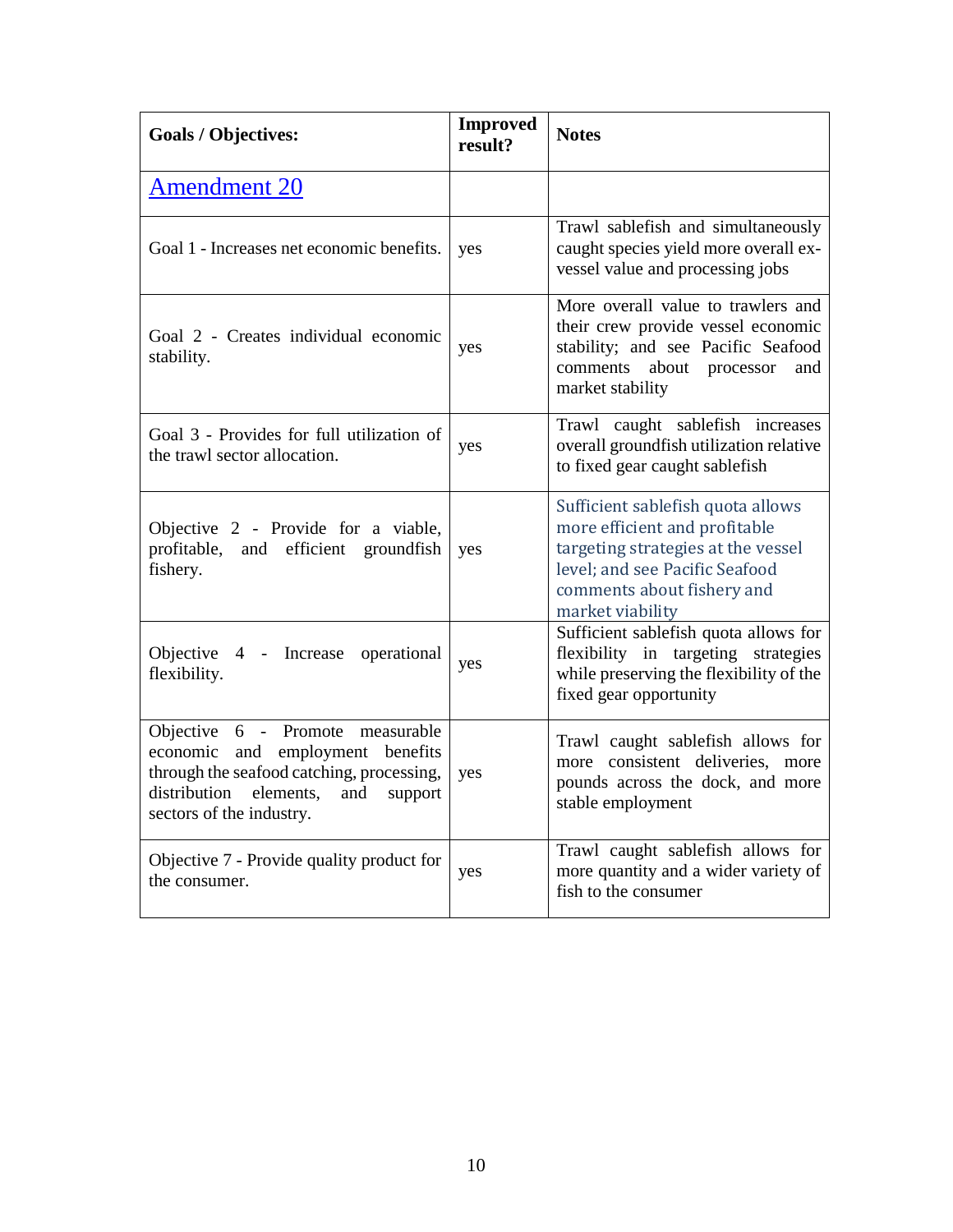| <b>Goals / Objectives:</b>                                                                                                                                                                                                                                                                                                  | <b>Improved</b><br>result? | <b>Notes</b>                                                                                                                                                                                    |
|-----------------------------------------------------------------------------------------------------------------------------------------------------------------------------------------------------------------------------------------------------------------------------------------------------------------------------|----------------------------|-------------------------------------------------------------------------------------------------------------------------------------------------------------------------------------------------|
| <b>Fishery Management Plan</b><br><u>(March 2016)</u>                                                                                                                                                                                                                                                                       |                            |                                                                                                                                                                                                 |
| Goal 2 - Economics. Maximize the value<br>of the groundfish resource as a whole.                                                                                                                                                                                                                                            | yes                        | Trawl caught sablefish yields more<br>overall value than fixed gear                                                                                                                             |
| Goal 3 - Utilization. Within<br>the<br>of<br>overfished<br>constraints<br>species<br>rebuilding requirements, achieve the<br>maximum biological yield of the overall<br>groundfish fishery, promote year-round<br>availability of quality seafood to the<br>consumer, and promote recreational<br>fishing opportunities.    | yes                        | Trawl sablefish and simultaneously<br>caught species achieves increased<br>utilization and increased<br>year-<br>availability of<br>round<br>quality<br>seafood to the consumer                 |
| Objective 6. Within the constraints of the<br>conservation goals and objectives of the<br>FMP, attempt to achieve the greatest<br>possible net economic benefit to the<br>nation from the managed fisheries.                                                                                                                | yes                        | Trawl sablefish and simultaneously<br>caught species achieves increased<br>utilization, more stable processing<br>jobs, and economic benefits within<br>the American supply chain               |
| Objective 7. Identify those sectors of the<br>groundfish fishery for which it is<br>beneficial<br>to promote<br>year- round<br>marketing opportunities and establish<br>management policies that extend those<br>fishing<br>and<br>sectors<br>marketing<br>opportunities as long as practicable<br>during the fishing year. | yes                        | Groundfish has been described by<br>processors as the "backbone" of the<br>operation that provides for year<br>round stability with processor<br>employment and fishing vessel<br>opportunities |
| Objective<br>9.<br>Develop<br>management<br>measures and policies that foster and<br>encourage full utilization (harvesting and<br>processing),<br>in<br>accordance<br>with<br>conservation goals, of the Pacific Coast<br>groundfish<br>resources by<br>domestic<br>fisheries.                                             | yes                        | Trawl caught sablefish increases all<br>groundfish utilization over fixed<br>gear caught sablefish                                                                                              |
| Objective 13. Minimize gear conflicts<br>among resource users.                                                                                                                                                                                                                                                              | yes                        | sablefish<br>caught<br>More<br>trawl<br>reduces gear conflicts                                                                                                                                  |
| Objective 16. Consider the importance of<br>groundfish<br>fishing<br>resources<br>to<br>communities, provide for the sustained<br>participation of fishing communities, and<br>minimize adverse economic impacts on<br>fishing communities to<br>the extent<br>practicable.                                                 | yes                        | Trawl sablefish and simultaneously<br>caught species achieve increased<br>utilization and more employment                                                                                       |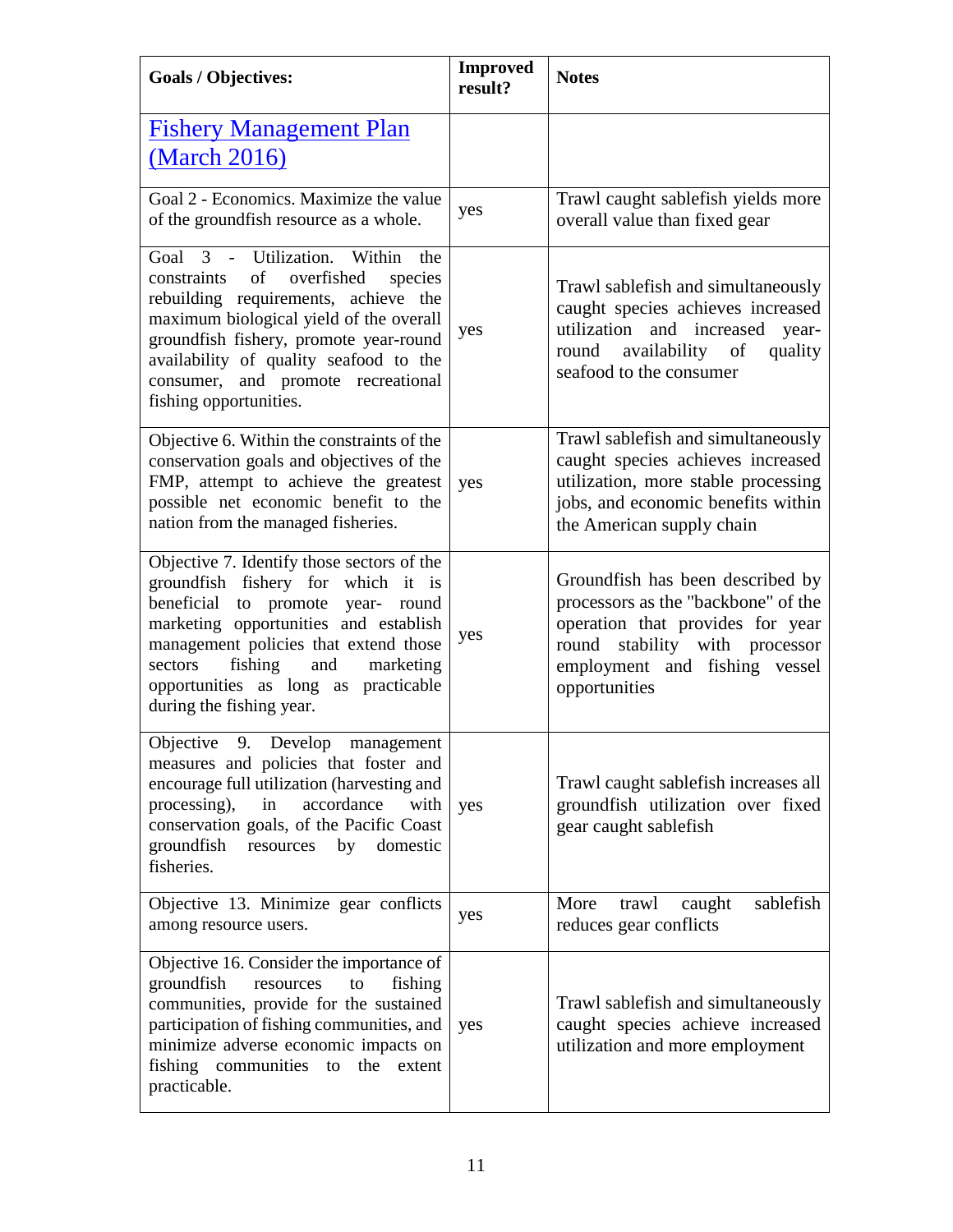Based on the rationale above, the shoreside trawl representatives recommend prioritizing analysis and solutions to the gear switching provision with a range of alternatives that adhere to the four necessary components of solution listed above.

### **Adaptive Management Program:** Shoreside harvester statement

Quota share permit owners have received the AMP QP pass-through since the beginning of the catch share program, and have become reliant on those pounds as part of their quota portfolios. We want the AMP quota shares to be allocated back to QS permit owners permanently in proportion to their current QS holdings (since AMP QP is currently passed back to QS permit owners in proportion to their current QS holdings). Shoreside processors who hold non-whiting, non-halibut quota shares already receive AMP pass-through QP currently. If AMP QS was allocated to *all* QS permit owners, it would benefit shoreside harvesters as well as those shoreside processors who are asking that the QS be allocated only to them. Shoreside harvesters currently rely on those pass-through quota pounds to prosecute their fisheries. If those pounds were reallocated to shoreside processors, we would have to pay for (or set up some kind of arrangement with) our processors to receive those very same pounds. If harvesters have the pounds, we will still be required to deliver to shoreside processors, so shoreside processors will continue to benefit from those landings. Reallocating to all current QS permit owners would reflect historic and recent participation, be more equitable (than just allocating to shoreside processors), and anchor more quota in communities permanently.

We can all agree that the Council should come to some final conclusion on AMP QS because it causes uncertainty in its current form. We all want the QS market to start opening up so that we can become more efficient with our portfolios and increase utilization, but we are hesitant to sell and trade QS percentages because we are not yet sure if the AMP should be considered in that. For example, if one company wanted to sell some unused sablefish QS (say 2 percent), the seller is unsure whether they should calculate in the AMP on top of that. On the one hand, the person who purchases that 2 percent will receive AMP pass-through QP on top of their 2 percent QP, so there's an argument that the extra amount should be calculated into the value. But on the purchaser's end, they are uncertain if that pass-through amount will continue and might not want to have that extra QP calculated into the price they pay. On the seller's end, if they hold onto the QS, it may someday turn into a greater percentage if the Council proceeds with reallocation of AMP QS to all current QS owners, so they are unlikely to want to sell until that is resolved.

### **Adaptive Management Program:** Shoreside processors statement

Shoreside processing representatives recommend passing the distribution of the AMP quota pounds to processors for disposition.

The AMP QP was considered a possible compromise to the issuance of QS to processors and so should be used to directly secure processor operations and their investments in the communities they are located. This would stabilize processing operations as well as employment in coastal communities. This could also be useful to smooth out delivery patterns and fill in when delivery lapses occur.

The final benefit is increasing the reliability of supply chain to produce a consistent product flow (which is the number one priority of our market base). From the **Draft Five-Year Review report** [\(Table 3-42 page 3-80\)](http://www.pcouncil.org/wp-content/uploads/2017/05/F2a_CatchShareAnalystsReport_FullReport_ElectricOnly_Jun2017BB.pdf), it is clear shoreside processors as a sector are performing worse under